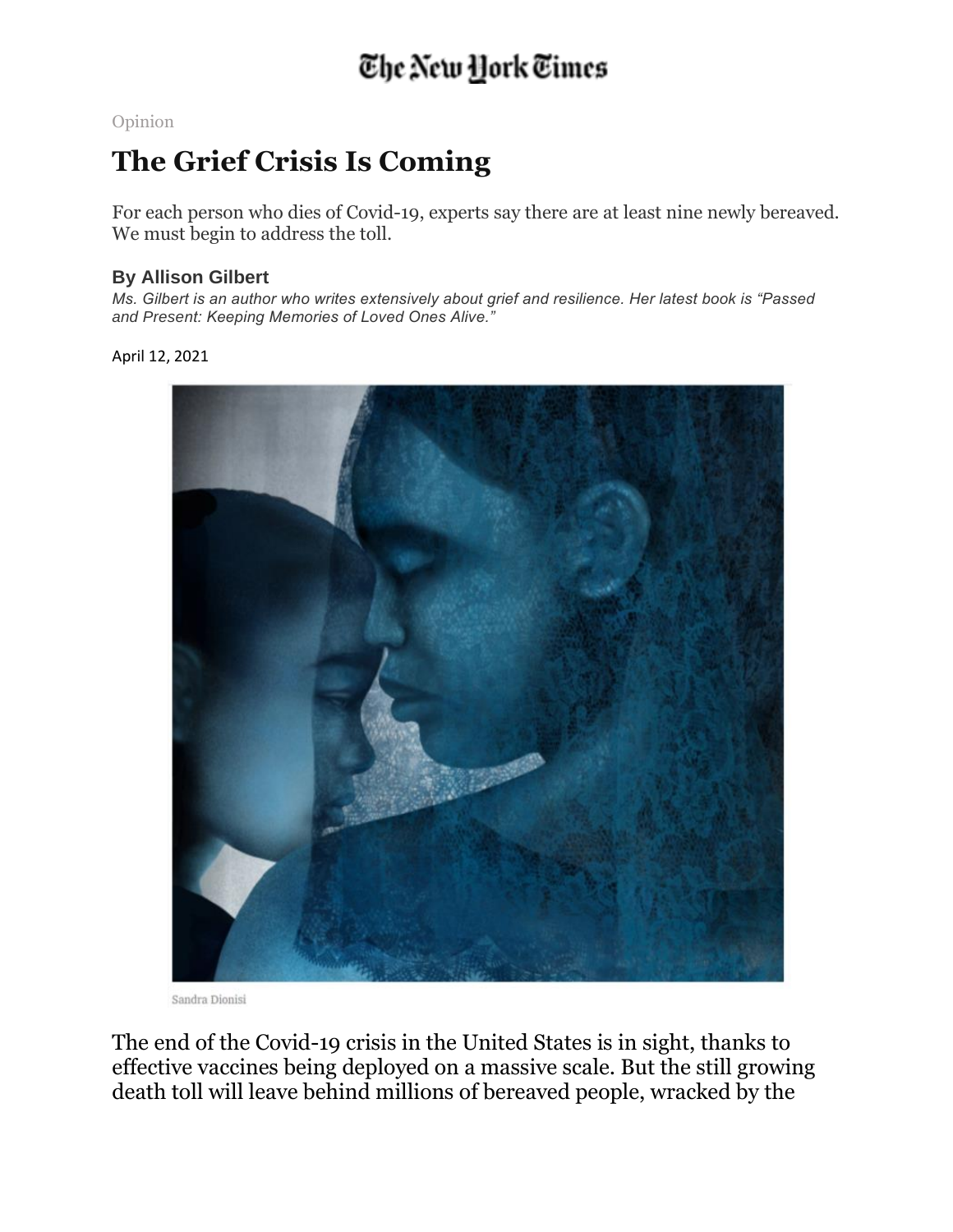suffering that the loss of a loved one can bring. This is a public health crisis with consequences that may last generations, and for which we do not currently have the policy tools or resources to address.

We first need to get a sense of the scope of our national grief. Researchers are just beginning to count the bereaved, and while current estimates suggest five million Americans have lost a loved one to Covid-19, the final tally is likely to be much larger.

Ashton Verdery, an associate professor of sociology and demography at Pennsylvania State University, recently led a study that introduced the Covid-19 Bereavement Multiplier. By his team's [calculus,](https://www.pnas.org/content/117/30/17695) for every person who dies of Covid-19, nine loved ones are left behind.

To arrive at that number, the researchers included the losses of spouses, siblings, parents, children and grandparents. If other relatives — like nieces, nephews, aunts, uncles, stepparents — and friends are taken into account, "you may get 10 times or more" people in grief, Mr. Verdery said.

I know, from losing my parents at a young age, that grief plays out in waves across one's life and has no clear ending. We should be prepared for another health catastrophe; while the Covid-19 vaccines can put a cap on the burden, they can't halt or alleviate the pain. A [recent](https://jamanetwork.com/journals/jamapediatrics/fullarticle/2778229) study found that at least 37,000 children in the United States have lost a parent to Covid-19 so far.

Experts and grief organizations are asking American leaders to address this growing crisis. Evermore, one of the nonprofits that I have collaborated with in the past, is calling for the Biden administration to establish the first White House office of bereavement care to respond to the emotional and financial needs of grieving people after tragedy.

Another coalition of national bereavement organizations and grief researchers recently wrote to [President](https://hospicefoundation.org/hfa/media/Files/COVID-Complicated-Grief-Letter.pdf) Biden urging him to fund grief intervention services, including training to educate the public and professionals such as social workers, psychologists, teachers and clergy on how to assist the grieving.

Grass-roots groups like Covid Survivors for Change and Marked by Covid have [lobbied](https://www.politico.com/news/2021/04/05/covid-lobbying-grief-political-clout-478981) at the state and federal levels for accountability to relatives of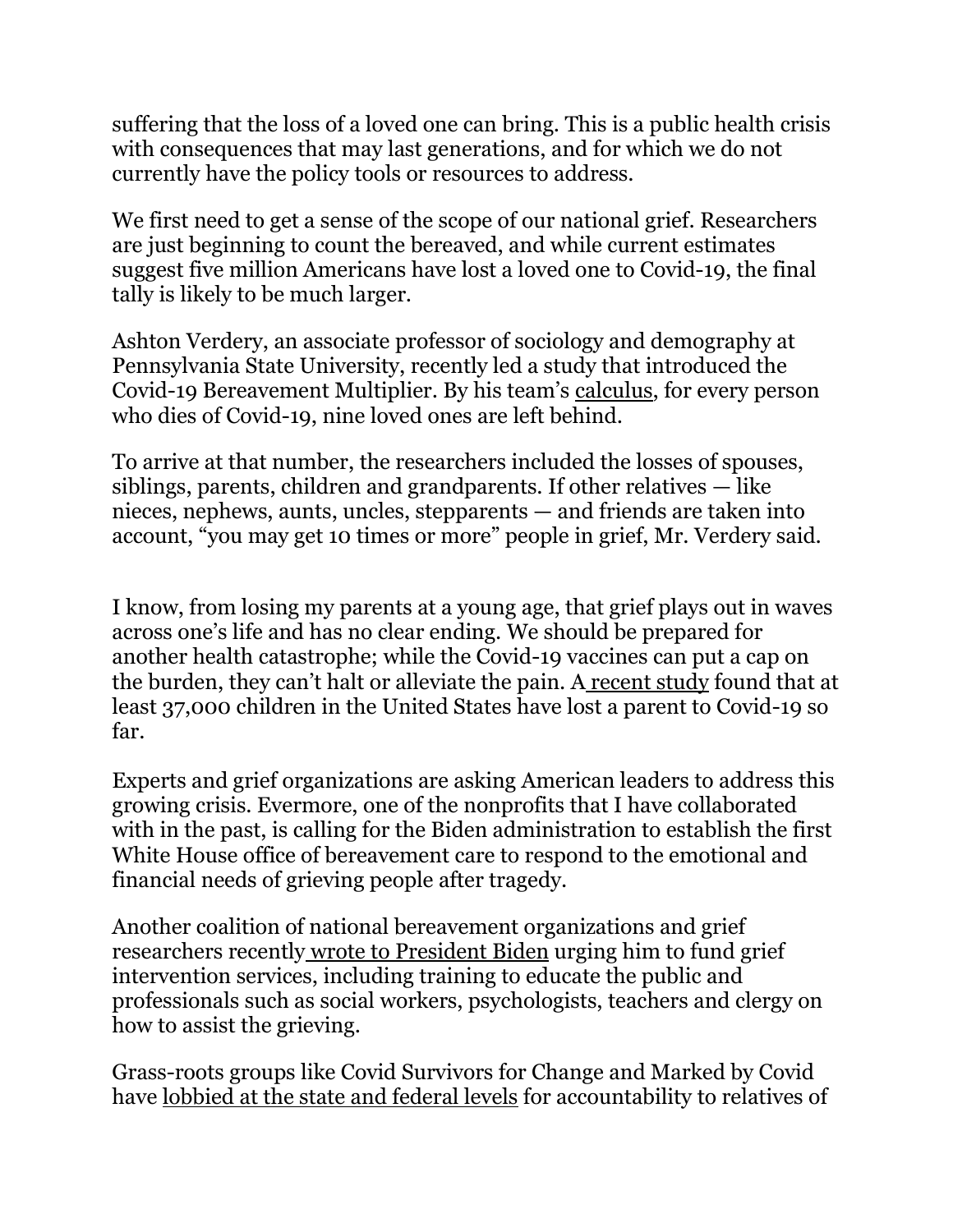victims, including public and online spaces for mourning and remembrance, and compensation for families of people lost to Covid-19.

The effects of grief can be as physical as the symptoms of any disease. The short- and long-term impacts are well studied and include trouble [sleeping,](https://www.ncbi.nlm.nih.gov/pmc/articles/PMC3384441/) higher blood pressure, [depression](https://journals.lww.com/jonmd/Abstract/2009/01000/Re_Examining_the_Long_Term_Effects_of_Experiencing.5.aspx) and [anxiety.](https://www.ncbi.nlm.nih.gov/pmc/articles/PMC4302726/) Studies have [found](https://pubmed.ncbi.nlm.nih.gov/32744212/) that people who lose a spouse die earlier than their married peers. Children who experience loss of a parent may suffer lasting consequences, including lower grades and failing in [school,](https://pubmed.ncbi.nlm.nih.gov/24616354/) as well as increased experimentation with drugs and [alcohol.](https://www.ncbi.nlm.nih.gov/pmc/articles/PMC4037812/)

The social effects can be drastic as well. Nearly 90 [percent](https://www.ncbi.nlm.nih.gov/pmc/articles/PMC4577059/) of young [people](https://www.ncbi.nlm.nih.gov/pmc/articles/PMC4577059/) in the juvenile justice system report having experienced the death of at least one loved one. And although grief is a universal experience, it can contribute to lifelong racial [inequality,](https://www.pnas.org/content/114/5/915) as Black Americans experience the loss of loved ones far more frequently and earlier in life than white Americans, contributing to differences in mental and physical health outcomes.

"Grief should be investigated the same way we examine other public health indicators like obesity, smoking and drinking," said Dr. Toni Miles, a professor of epidemiology and biostatistics at the College of Public Health at the University of Georgia.

After conducting a statewide health survey three years ago, Dr. Miles discovered that 45 percent of Georgia residents over 18 indicated they were newly bereaved. The findings suggested that grief was far more prevalent than the other three risk factors, she said.